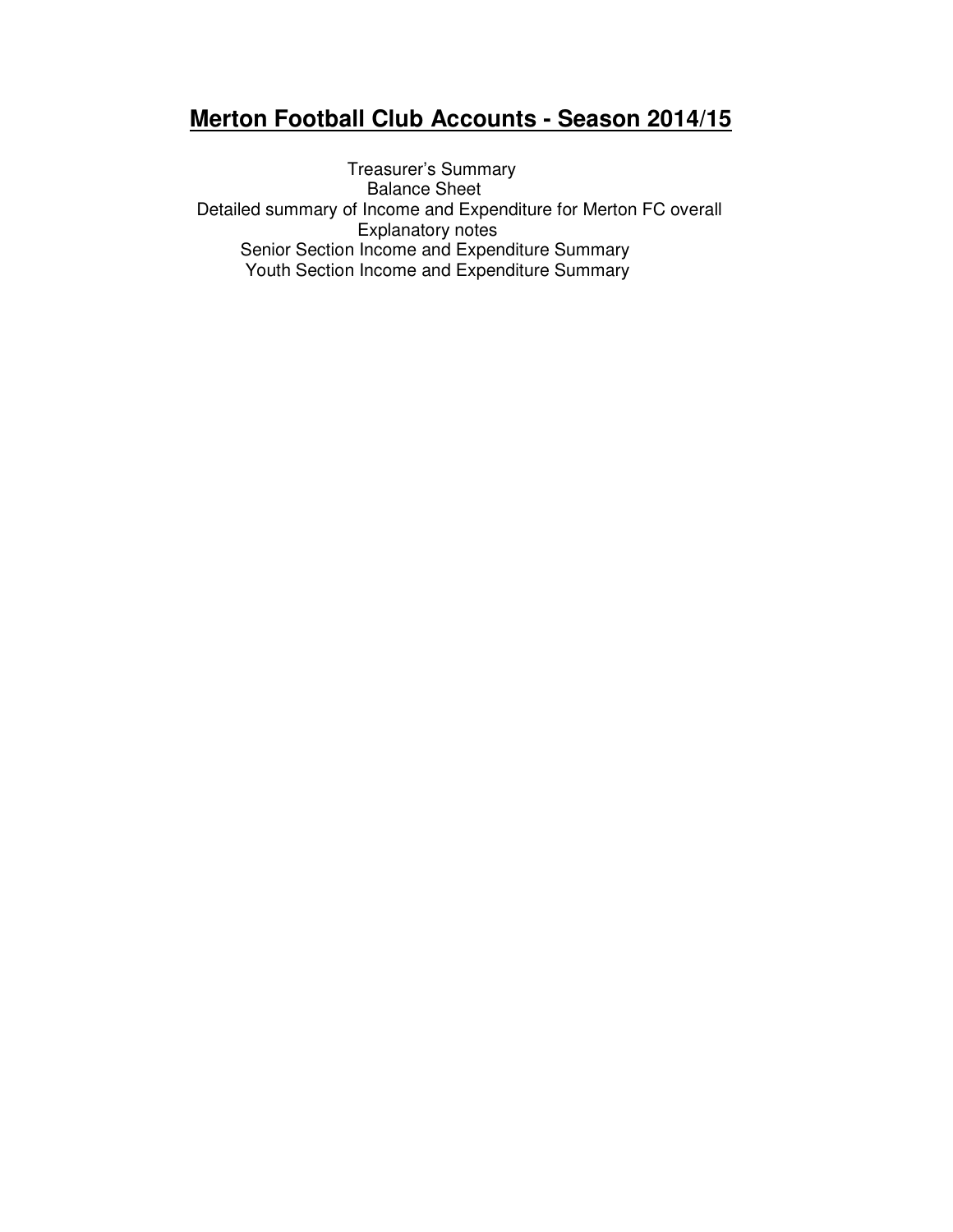## Treasurer's Summary

## Ending our season in deficit

This has been a difficult season for Merton FC financially and we have ended the period with a deficit across the club of £5,191.60. This breaks down as a deficit of £1,548.20 in the Youth Section and £3,643.40 in the Senior Section (Total £5,191.60).

Over the last ten years we have ended the season in deficit on only three occasions and this represents the largest shortfall we have ever had over that period.

## Senior Section

The last time we ended a season in deficit was in 2012/13 when we had a shortfall of £2897.45. We took immediate action to remedy our financial position, increasing our senior members' annual subscriptions for the first time since the 2006/7 season.

As a result of those measures we ended last season back in surplus.

However the 2014/15 season got off to a difficult start.

Firstly, we had a sudden loss of players from the Senior Section in the opening weeks of the season. This had an effect on our income.

Combined annual membership and match fee income for the Senior Section of the club this season amounted to £17,862. This was down from £21,548.50 last year – a drop of £3,686.50 in our main income stream.

Secondly, we also spent more. There was a need to spend on replacement kit and equipment at the start of the season. This also included the one off purchase of a defibrillator, costing in excess of £1,000. We spent in excess of £1,200 modernising our website.

The decision to raise annual membership subscriptions at the end of 2012/13 gave us a valuable cushion to cope with this year's disappointing results. We still have £15,840 in the bank but need to carefully watch our finances.

The end of season arrears at £350 is about average for the last ten years and well below some of the worst end of season figures we have had – although sadly above last year's record low of £93.50\*.

## Youth Section

With Merton FC's focus on growing our Youth Section, we decided, in order to increase transparency, to split the accounts between the Youth and Senior Sections for the first time last year.

It was clear in the 2013/14 Season that the Youth Section would have been in deficit without sponsorship and grants. The financial position of the Youth Section this season has worsened.

The three Youth Section teams have produced less income than last year. The figure shown in the accounts of £3,730 represents a fall of £2,465 on last season.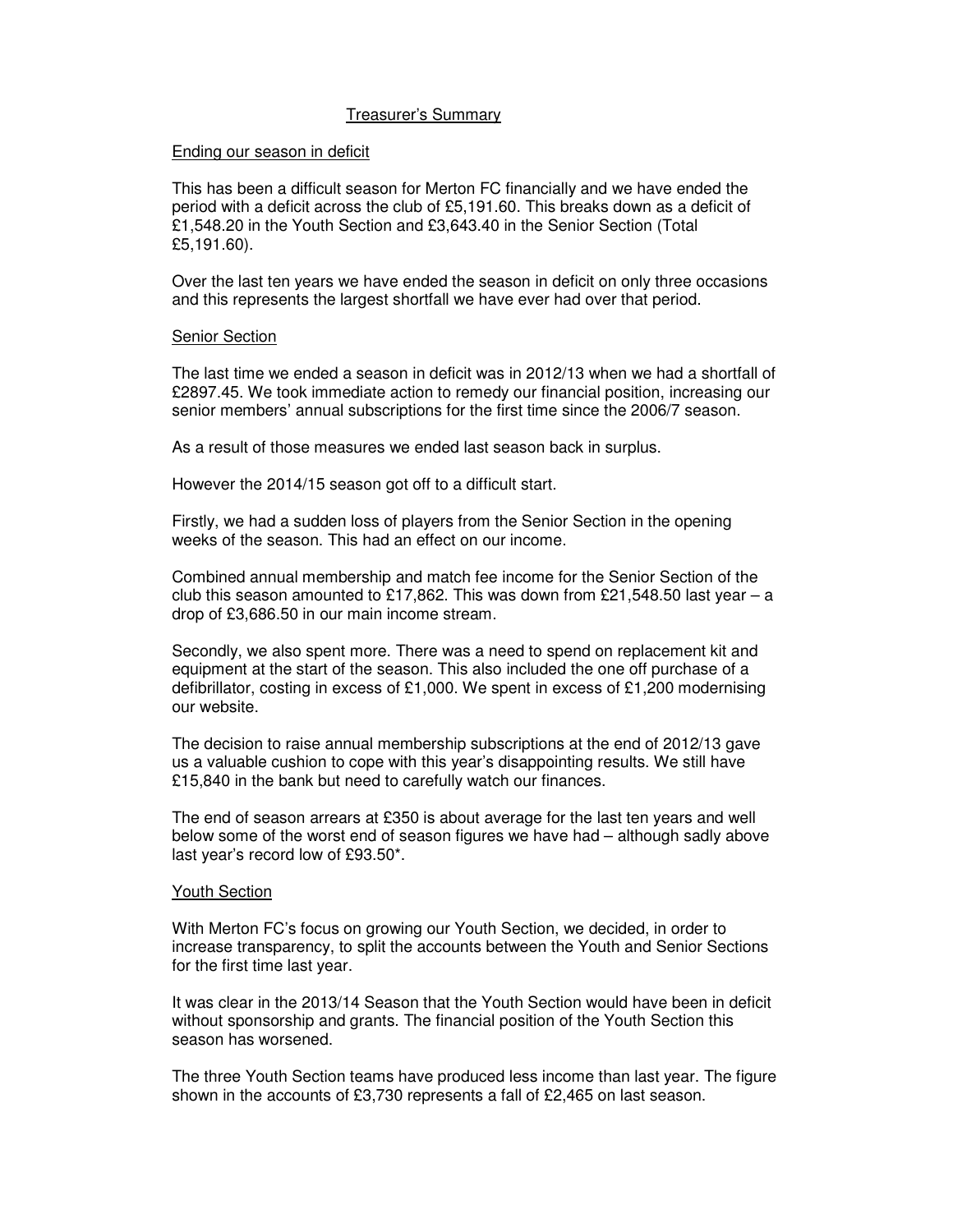The Youth Section deficit is shown as £1,548.20. In reality this deficit would have been £2,598.20 but for the fact that these accounts include money secured in grants and sponsorship of £1,050 for the Youth Section for next season.

The club has received £800 from the Football Foundation's Grow the Game scheme to help with a new Under 14s side, plus a further £250 in sponsorship. The timing of these payments to the club means they show up as benefit to this year's accounts although we must remember the money relates to next season.

## The Bar

The bar's contribution to the club has been highlighted by a closer integration of the bar's accounts with main club accounts. The majority of income and expenditure transactions relating to the bar now go though the bank.

We banked £9,500 from the bar. Of this money, £5,962.48 was spent on keeping the bar stocked with drink and £1,275.38 on food – mainly for providing after match meals for visiting teams and our own players.

Despite the difficult financial climate, we have continued to provide food for our own players after games as well as our visitors. Many other clubs only provide food for visitors in order to save money.

So the bar has produced a bank profit of £2,262.14\*" making a valuable contribution to the club's finances in addition to ensuring the clubhouse remains an important social centre for our members.

## The accounts

On the following pages you will see this year's balance sheet, followed by a detailed income and expenditure summary for Merton FC as whole.

The explanatory notes give more details as to the basis of the income and expenditure categories used and give further explanation to any paragraphs or items marked with an asterisk.

Finally, the last two pages itemise income and expenditure for the Senior and Youth sections separately.

Len Freeman **Treasurer**  $21<sup>st</sup>$  June 2015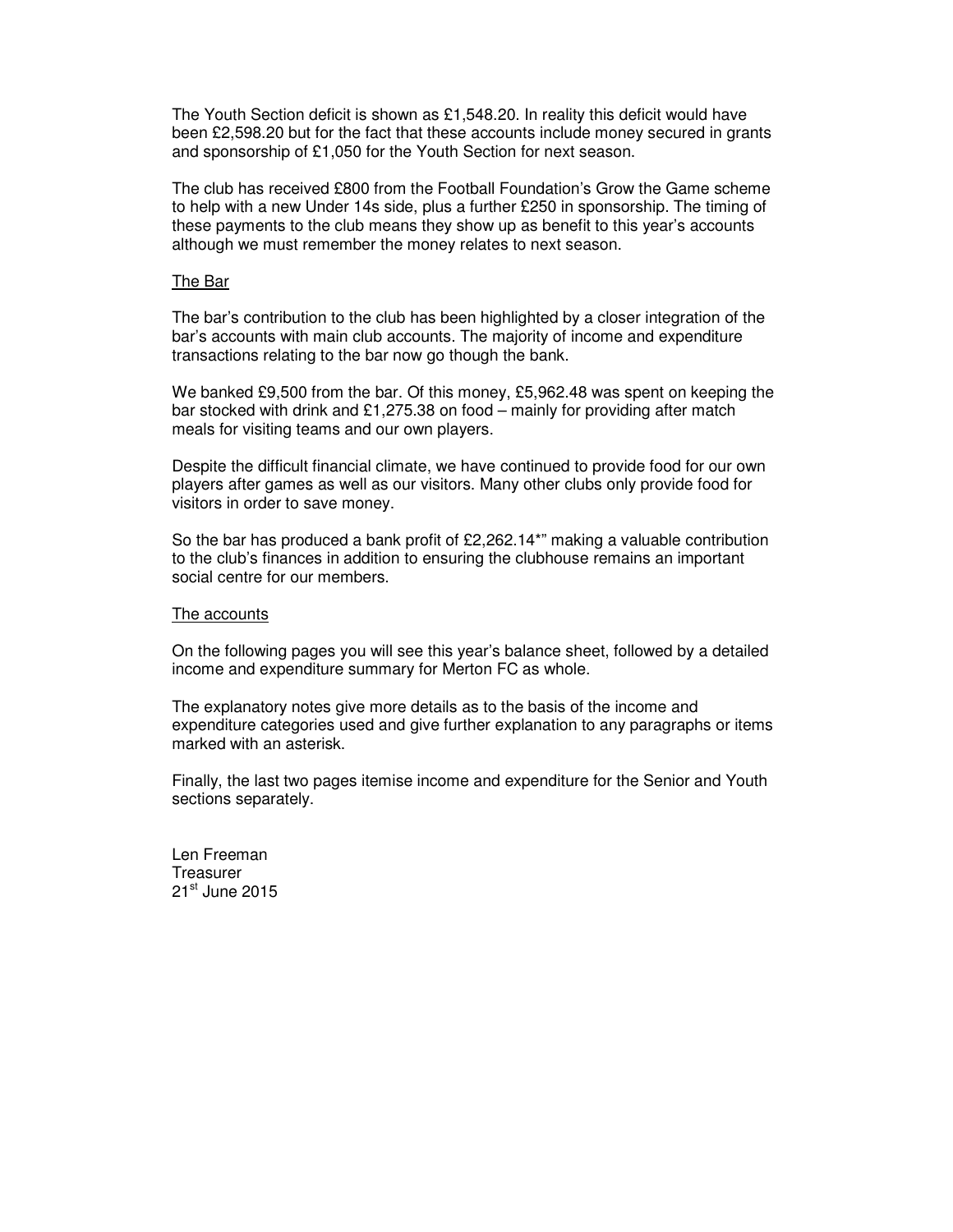# **Merton FC Balance Sheet 2014/15 at 10th June 2015**

## **Assets**

| <b>Bank balance</b><br>Credit from Booker***<br>Debtors 2014/15 - £350<br>Provided against - £350 | £15,840.99<br>£119.99 |
|---------------------------------------------------------------------------------------------------|-----------------------|
| <b>Liabilities</b>                                                                                |                       |
| Cheque for Chairman                                                                               | (E843.95)             |
| <b>Net Position</b>                                                                               | £15,117.03            |
| <b>Funded by</b>                                                                                  |                       |
| Balance carried forward from 2013/14                                                              | £20,308.63            |
| 2014/15 Deficit                                                                                   | (E5, 191.60)          |
| Total                                                                                             | £15,117.03            |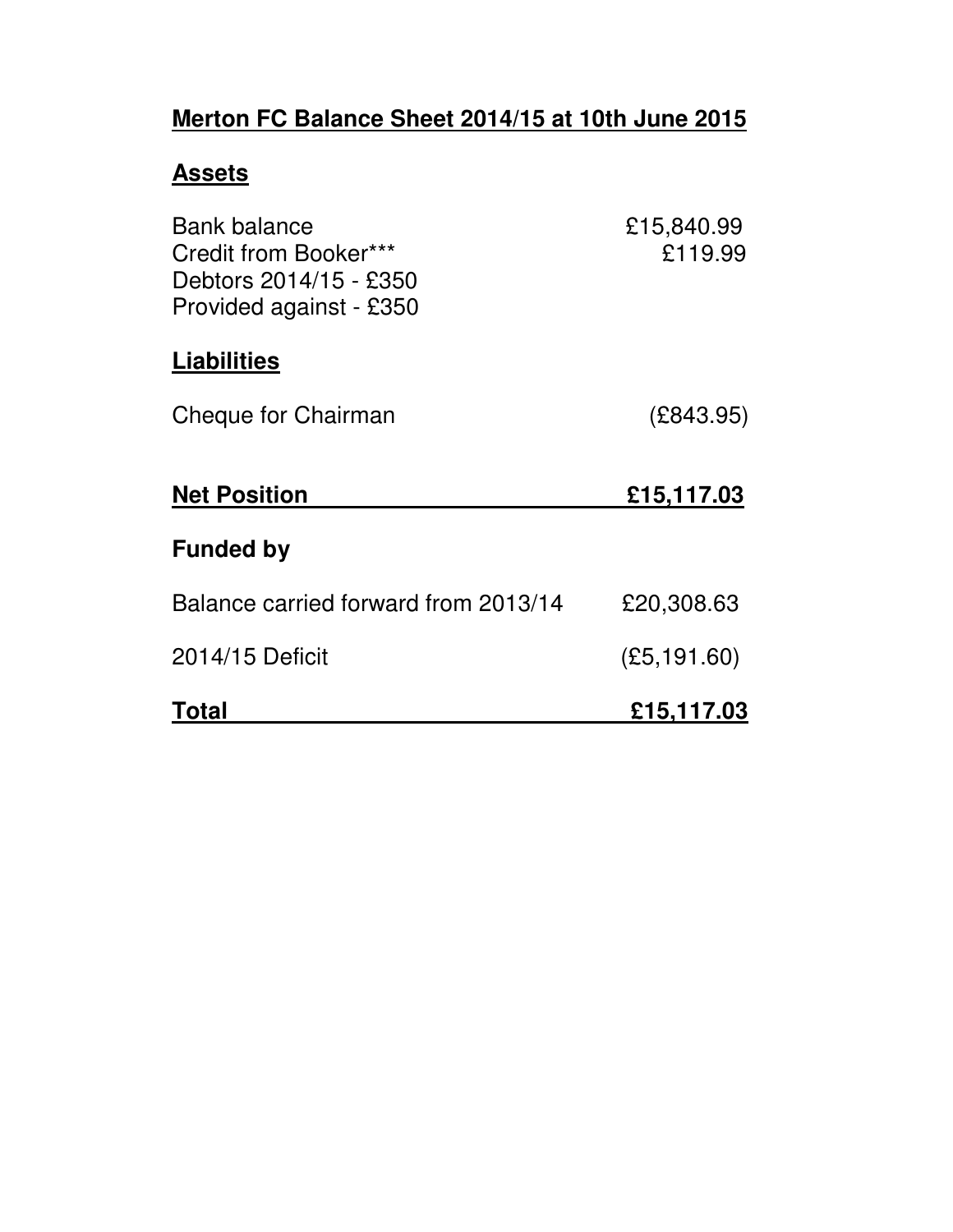### Merton 2014/15 All Sections

Between 05/06/2014 and 10/06/2015

| Subcategory                                     | <b>Total</b> |
|-------------------------------------------------|--------------|
| <b>Income Categories</b>                        |              |
| Annual Membership                               |              |
| Senior                                          | 4,920.00     |
| Social                                          | 140.00       |
| U21                                             | 270.00       |
|                                                 |              |
| <b>Total Annual Membership</b>                  | 5,330.00     |
| Bar takings                                     | 9,500.00     |
| <b>Match Fees</b>                               |              |
| 1s                                              | 2,970.00     |
| 2s                                              | 2,729.00     |
| 3s                                              | 1,290.00     |
| 4s                                              | 1,538.00     |
| 5s                                              | 2,090.00     |
| 6s                                              | 1,915.00     |
| <b>Total Match Fees</b>                         | 12,532.00    |
| Other Income                                    |              |
| <b>Friendlies</b>                               | 506.00       |
| Grants & Sponsorship                            | 350.00       |
| Player fines recovered                          | 492.00       |
| Refunds                                         | 111.67       |
| <b>Total Other Income</b>                       | 1,459.67     |
| Youth Grants & Sponsorship                      | 1,550.00     |
| Youth Memberships                               |              |
| U11s                                            |              |
| U12s                                            | 1,640.00     |
|                                                 | 1,300.00     |
| U8s                                             | 790.00       |
| <b>Total Youth Memberships</b>                  | 3,730.00     |
| <b>Total Income Categories</b>                  | 34,101.67    |
| <b>Expense Categories</b>                       |              |
| Administration, affiliations, registrations etc | 2,403.28     |
| Bar supplies paid through bank                  |              |
| Drink                                           | 5,962.48     |
| Food                                            | 1,275.38     |
| Total Bar supplies paid through bank            | 7,237.86     |
| Fees for match officials                        | 2,413.00     |
| Kit and equipment                               | 4,079.91     |
| Laundry                                         | 1,557.00     |
| Other Expenditure                               |              |
| Club fines/penalties                            | 232.00       |
| Player fines paid out                           | 725.00       |
|                                                 | 350.17       |
| Trophies                                        |              |
| TV costs                                        | 368.93       |
| Website                                         | 1,220.92     |
| <b>Total Other Expenditure</b>                  | 2,897.02     |
| Pitches                                         | 6,367.00     |
| Training                                        | 5,510.00     |
| Youth Administration                            | 640.97       |
| Youth Kit and Equipment                         | 4,338.73     |
| Youth Pitches                                   | 155.00       |
| Youth Referees                                  | 440.00       |
| Youth Training                                  | 1,253.50     |
| <b>Total Expense Categories</b>                 | 39,293.27    |
| <b>Grand Total</b>                              | $-5,191.60$  |
|                                                 |              |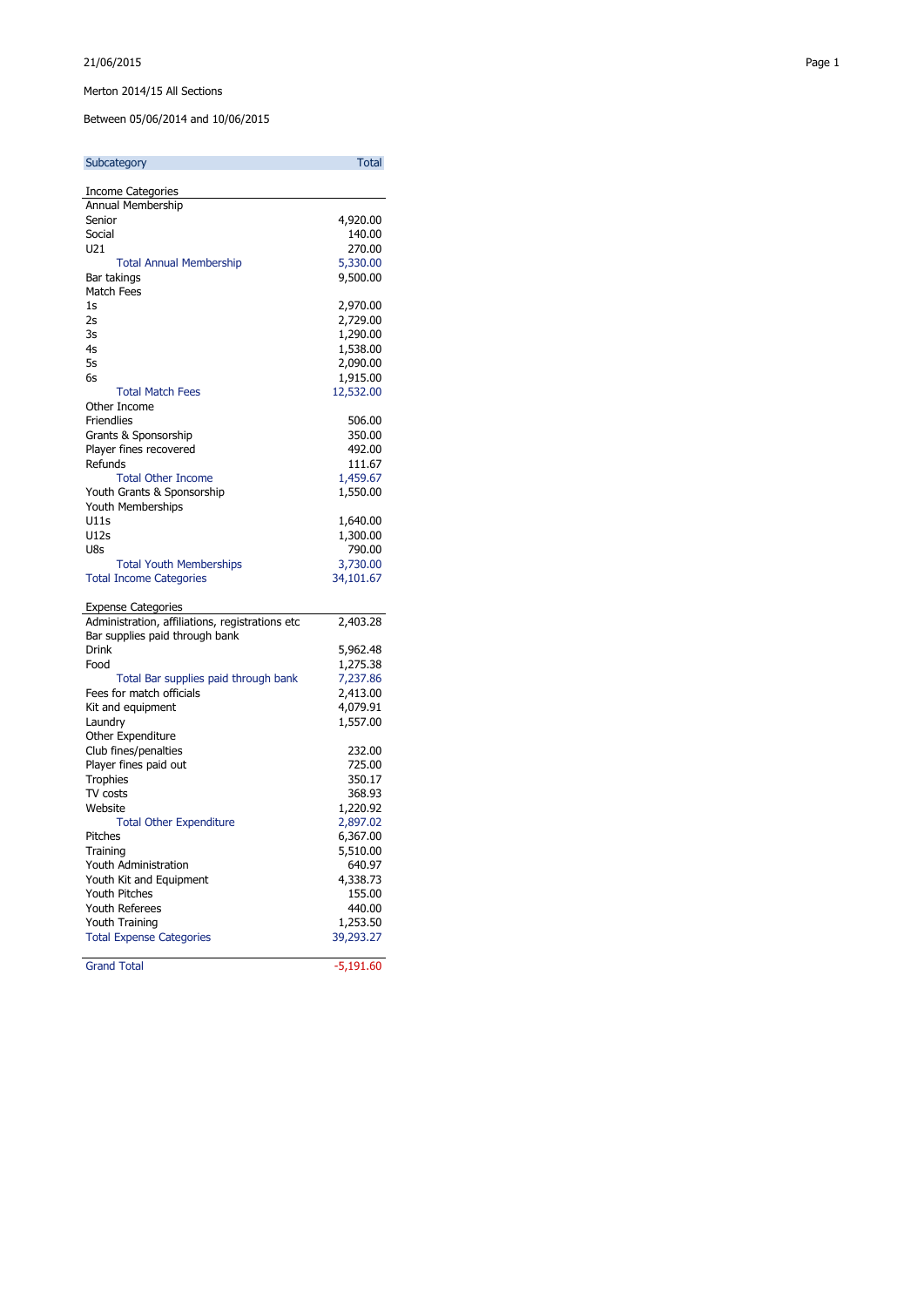#### **Explanatory notes for balance sheet and income and expenditure categories**

The balance sheet reflects the state of the club's finances on June 10, 2015 and is reconciled with the bank statement covering the period for that date. As of June 10 one other transaction relating to the 2014/15 season had been applied but not cleared the account. See \*\*\* below.

#### Income

#### Senior Section

Annual membership: The total amount paid to the club in signing on fees by senior players over the course of the season. A lower rate is charged for those under 21 and social membership is available to non-players.

Bar takings: The amount of money banked from the bar. The bar accounts are produced separately by the bar manager. See \* below. (Clearly some of the bar's income will be down solely to functions relating to the Youth Section of the club. It is not possible to provide an accurate split of the income, so for simplicity, as last year, I have allocated all bar income to the senior section of the accounts).

Match fees: The total collected by team managers from senior teams before any deductions for laundry, referees fees or other expenses.

Other income: These sub-categories are largely self-explanatory and cover the amounts received from friendly games and donations to the club via sponsorship and grants. The sub-category player fines recovered represents the money collected from players for their fines, which the club has to pay to the league on their behalf.

#### Youth Section

Income from the Youth Section is separately categorised and split between grants and sponsorship and revenue from the individual teams.

#### **Expenditure**

#### Senior Section

Administration, affiliations and registrations etc: These are the club's administrative costs for the senior section. We belong to a number of amateur football bodies and leagues. In addition to membership costs we pay to register our players. This category also covers other related costs such as insurance, TV licence, advertising, hall hire and our postage, phone and stationery costs.

Bar supplies paid through bank: This is the total amount taken out of the bank for bar food and drink\*\*.

Fees for match officials: What team managers pay referees and linesmen.

Kit and equipment: Everything from footballs to pumps and kits. This also includes the one-off purchase of a defibrillator.

Laundry: The cost of washing the kits weekly.

Other expenditure: These sub-categories are largely self explanatory. Fines and penalties includes fines levied on the club by the league and payments we have to make to other clubs when our players do not stay for hospitality. Where players receive yellow or red cards, the club has to pay their fines before recovering the costs from the individual player. TV costs were higher this year because of our improved TV offering in the bar (This does not include the TV licence fee). We set up a new website this season which increased our costs in this sub-category.

Pitches: What we pay for the maintenance and use of our pitches at Joseph Hood and occasionally elsewhere.

Training: The costs of providing coaching and midweek training facilities plus any related courses for members.

#### Youth Section

Youth Section income is separately categorised and split between administration, kit and equipment, pitches, referees and training.

#### \*An arrears schedule is available separately

\*\*A separate set of bar accounts is produced by the bar manager. These are more detailed and also include nonbank related transactions within the bar such as the payment of bar and catering staff and other cash transactions and show stock held at the beginning and end of the season. These accounts are available separately.

\*\*\*This is a credit from Booker for unused beer after the awards night. When the accounts were prepared it was a pending transaction. It is included because it clearly relates to the 2014/15 season.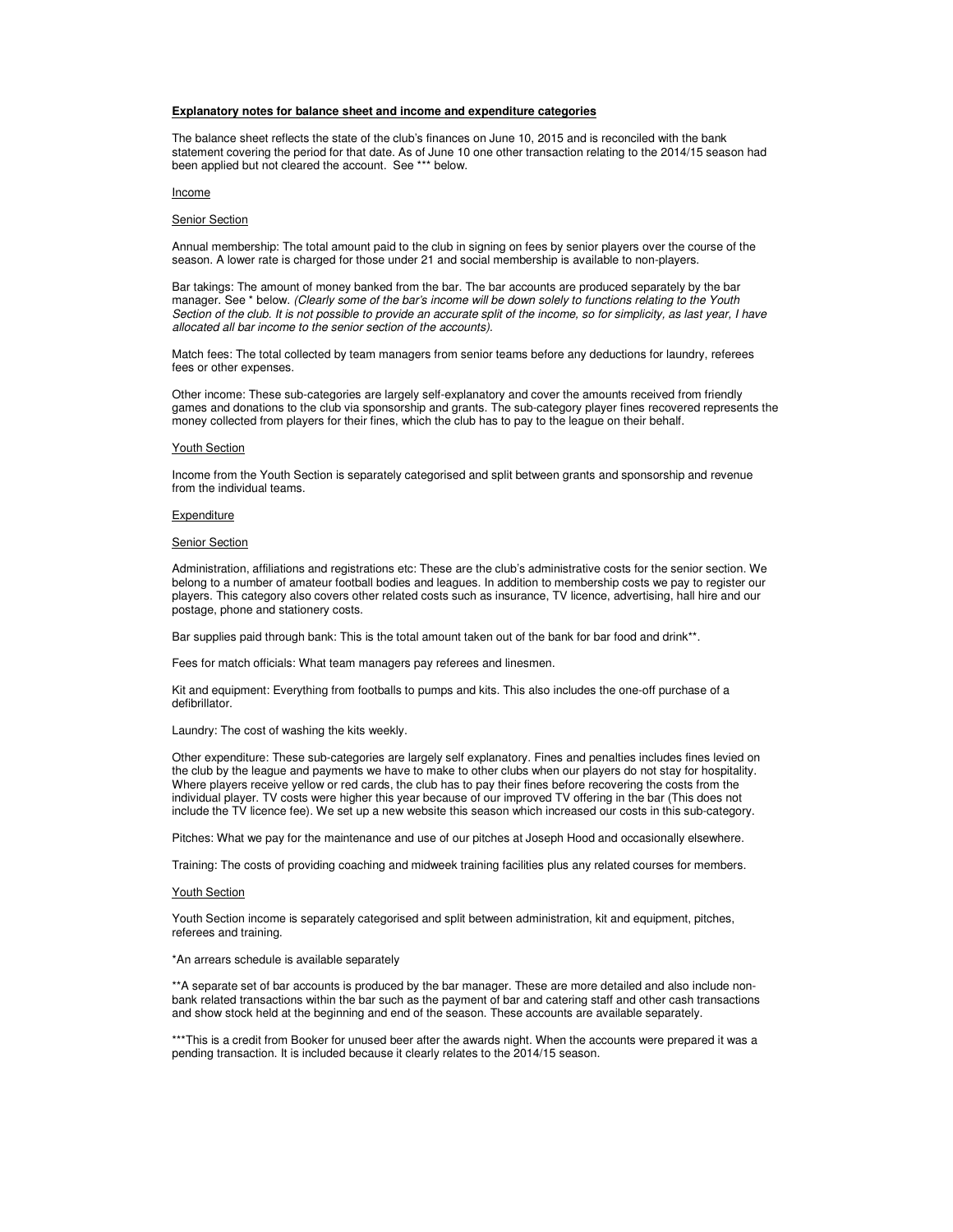#### 21/06/2015 Page 1

### Merton 2014/15 Senior Section

Between 05/06/2014 and 10/06/2015

| Category                                        | <b>Total</b> |
|-------------------------------------------------|--------------|
| <b>Income Categories</b>                        |              |
| Annual Membership                               | 5,330.00     |
| Bar takings                                     | 9,500.00     |
| Match Fees                                      | 12,532.00    |
| Other Income                                    | 1,459.67     |
| <b>Total Income Categories</b>                  | 28,821.67    |
| <b>Expense Categories</b>                       |              |
| Administration, affiliations, registrations etc | 2,403.28     |
| Bar supplies paid through bank                  | 7,237.86     |
| Fees for match officials                        | 2,413.00     |
| Kit and equipment                               | 4,079.91     |
| Laundry                                         | 1,557.00     |
| Other Expenditure                               | 2,897.02     |
| Pitches                                         | 6,367.00     |
| Training                                        | 5,510.00     |
| <b>Total Expense Categories</b>                 | 32,465.07    |
| <b>Grand Total</b>                              | $-3.643.40$  |